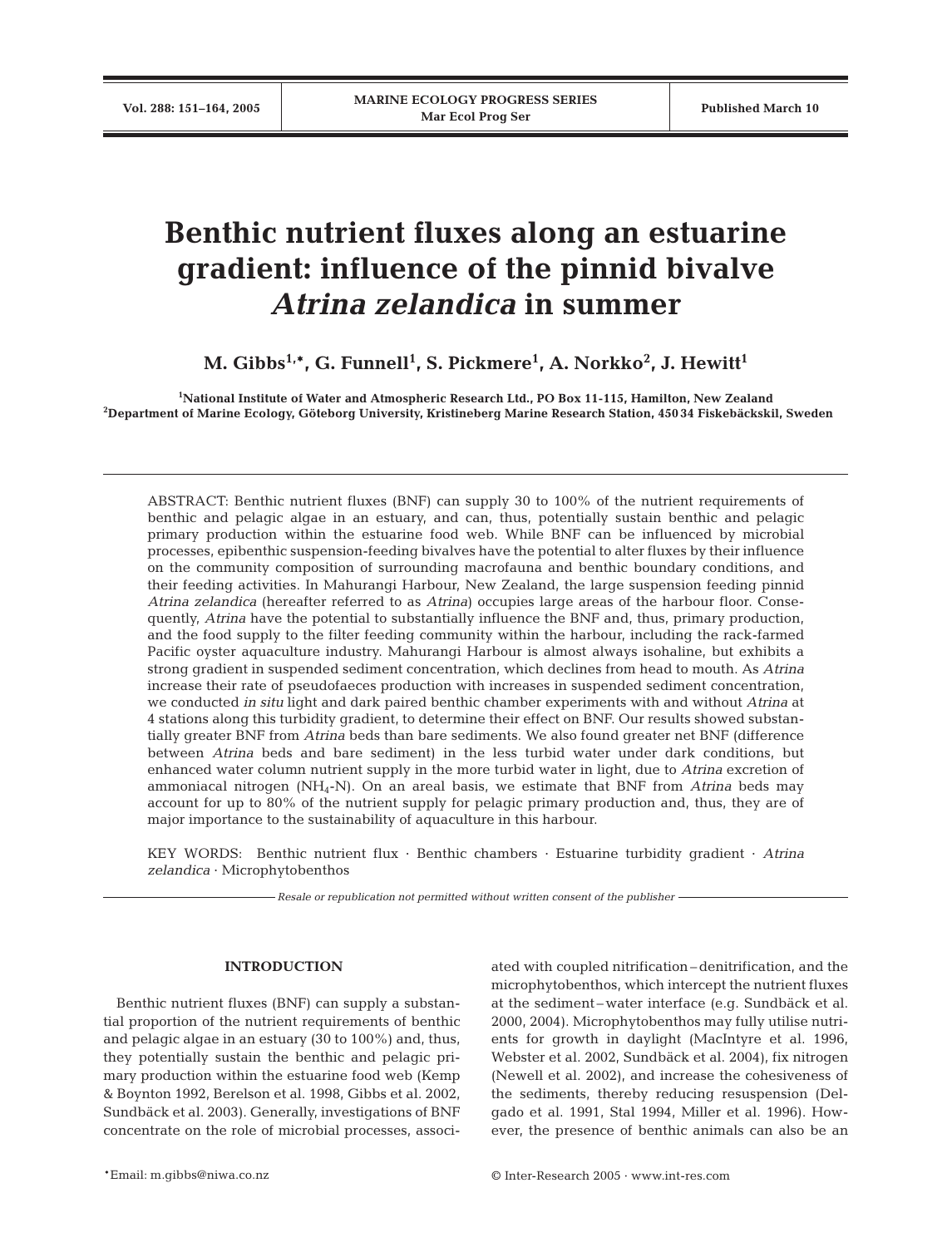important part of the nutrient dynamics of an estuary (e.g. Newell et al. 2002).

Bioturbation and grazing pressure by macrofauna can destabilise the sediments (de Deckere et al. 2001), stimulating microbial activity and enhancing denitrification (Gilbert et al. 1998). However, the presence of large benthic animals may also stabilise the sediments, and affect the composition and functioning of macrofaunal communities (Cummings et al. 1998, 2001, Ellis et al. 2000, Norkko et al. 2001, Hewitt et al. 2002, Reise 2002). Abundant suspension-feeders may build loose hummocks, multi-species epibenthic thickets or solid reefs, accommodating diverse epibenthic assemblages. Their raised and rough surfaces alter benthic boundary conditions (Green et al. 1998) and, hence, turbulence (Reise 2002), while their biodeposits may enrich the sediments and smother the microphytobenthos. Below the sediment surface, tubes and burrows of sessile or discretely motile animals provide microoxic zones (Munksby et al. 2002) where biogeochemical transformations may impact on the BNF (Boynton et al. 1982, Dame & Libes 1993, Gilbert et al. 1997, 1998, Herman et al. 2000, Sundbäck & Miles 2000).

In estuaries, strong gradients of salinity, turbidity, nutrients, and light can all influence primary production (Malone et al. 1988, Gallegos et al. 1992, Gibbs & Vant 1997). Suspended sediment may be particularly important, influencing turbidity and light, and the feeding efficiency and biodeposit production of suspension feeders (Barillé et al. 1997, Hawkins et al. 1999). Suspended sediment loads may also determine the distributional limits of benthic macrofaunal suspension-feeders within the estuary (Quijón et al. 1996, Ellis et al. 2002). At Mahurangi, a small,  $25 \text{ km}^2$  harbour on the eastern shores of the North Island of New Zealand, populations of the largest benthic organism, the horse mussel *Atrina zelandica* Gray (hereafter referred to as *Atrina*) appear to be declining (authors' unpubl. data). *Atrina* are large (up to 30 cm long) suspension-feeding pinnid bivalves common in sandy and muddy soft-sediment subtidal environs around NE New Zealand (Powell 1979, Cummings et al. 1998). *Atrina* protrude above the sediment surface (commonly 7 cm) and often form large patches of up to  $100 \text{ m}^{-2}$  (Hewitt et al. 2002) on the seafloor, adding to the complexity of the soft-sediment habitat by providing predation refuges and substrate for epifaunal attachment. *Atrina* have been found to increase their rate of biodeposit (pseudofaeces) production as sus-



Fig. 1. Map of Mahurangi Harbour showing the location of the 4 study sites. Sites are approximately 1.5 km apart and have a 4 to 8 m water depth

pended sediment concentrations increase (Norkko et al. 2001, Ellis et al. 2002), which in turn may cause enhanced burial of microphytobenthos and changes in the BNF. Consequently, the decline in *Atrina* populations may have a major impact on the nutrient dynamics and productivity of this harbour.

We test this hypothesis by examining the spatial differences in benthic biomass, and nutrient and dissolved oxygen fluxes across the sediment-water interface *in situ*, with and without *Atrina*, along the turbidity gradient in Mahurangi Harbour. We also use natural abundance stable isotope signatures to establish links between the *Atrina* and the sediments in which they live.

# **MATERIALS AND METHODS**

**Study site.** Mahurangi Harbour is a small (25 km<sup>2</sup>), shallow but deeply incised estuary in NE New Zealand (Fig. 1), extensively used for the rack culture of Pacific oysters *Crassostrea gigas* in the intertidal zone. As the main freshwater input is a relatively small stream (mean annual flow ca.  $0.25 \text{ m}^3 \text{ s}^{-1}$ ), the harbour is almost always isohaline (salinity > 33). However, there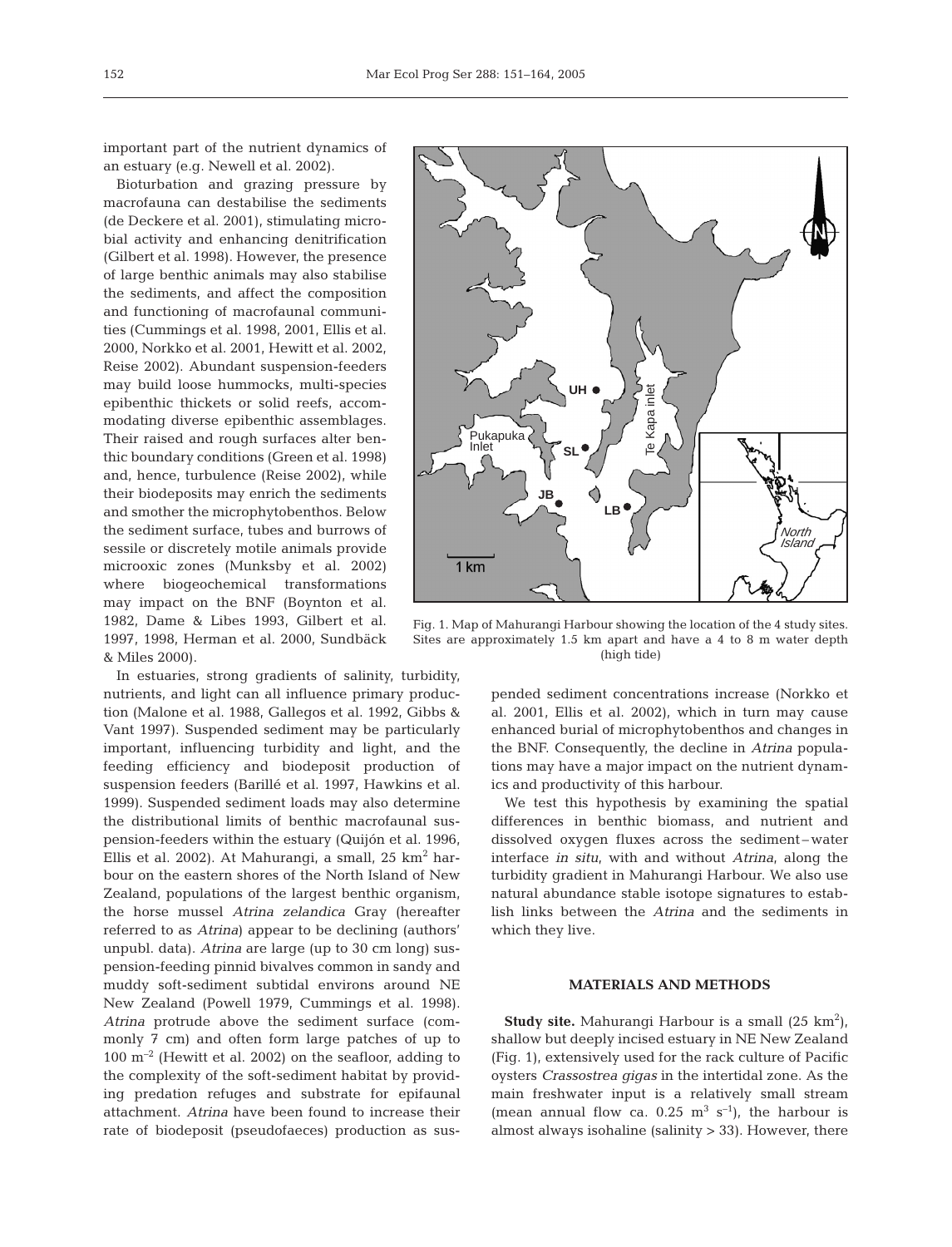is a strong turbidity gradient down the estuary. Four sites ca. 1.5 km apart were selected along the turbidity gradient on the main axis of Mahurangi Harbour (Fig. 1): Site UH, near the inner harbour limit of natural *Atrina* beds; Site LB, near the mouth of the harbour; and Sites SL and JB distributed between these other 2 sites. The sediments at these sites have previously been characterised (Ellis et al. 2002) as fine sandy silt at UH (56.39  $\mu$ m) and LB (61  $\mu$ m), and fine to medium sandy silt at SL and JB (105.50 µm). Water depth at Sites UH, JB, and LB was around 4 to 5 m but around 8 to 9 m at SL, where there appeared to be bed scouring. Water flow within Mahurangi Harbour is driven mainly by the semi-diurnal tides, with maximum velocities of 0.3 and 0.7 m  $s^{-1}$  at peak neap and spring tides, respectively.

Three sites (SL, JB, and LB) were studied on 24 January 2001 (summer, Southern Hemisphere), and a more detailed study at all 4 sites was made on 6 February 2002. Both studies were conducted under bright sunny conditions, after an extended period without rain (Fig. 2A).

*Atrina* **respiration and excretion.** In January 2001, to quantify respiration and excretion rates, several *Atrina* of similar size (205 to 230 mm length) were collected from each of 3 sites (Sites SL, JB, and LB). Their shells were cleaned of epibenthos and they were conditioned in mesh bags at the same site overnight. On the following morning, the *Atrina* were retrieved and transported to the shore base in a troughs of aerated ambient seawater pending estimation of respiration and excretion rates. Individual *Atrina* were incubated in a 2.6 l water-filled, opaque, stirred chamber, which was then sealed and submerged in a controlled temperature water-bath for 1 h. Initial and final water samples were taken for analysis of dissolved oxygen (DO) and ammoniacal nitrogen (NH4-N). *Atrina* were initially incubated in water collected from the same site from which they were collected. Later, the *Atrina* from each site were incubated in high turbidity water from the inner harbour (Site UH). Three replicate measurements were made of each treatment. Controls were run concurrently without an *Atrina* in the chamber.

*In situ* **incubations.** Incubations were made in sets of 4 treatments, <4 m apart, at each site: light and dark with 1 *Atrina* (treated), and light and dark without *Atrina* (controls), using stirred benthic chambers (area 0.25  $m^2$ ; volume 0.025  $m^3$ ). The 0.5 m square aluminium chamber bases were pressed into the sediments to a depth of 0.15 m by divers the day before incubation to seal any infaunal burrows and allow flushing of any sediment disturbance. Incubations began when divers installed the clear or blackened chamber lids and attached the stirrers. Ambient water samples were incubated with each set of chambers in light and dark bottles  $(1 \ 1 \ 1 \ 1)$  PET; light = clear; dark =



Fig. 2. (A) Solar radiation measured at Warkworth meteorological station at the head of Mahurangi estuary on the 2 sampling dates (NZST). (B) Water clarity  $(K_d)$  on the flood and ebb tide at each site. (C) Mean percentage of surface irradiance measured at the chamber depth at each site

wrapped in black tape) without sediment to allow correction for any water column effects. A replicate sample of ambient water was retained for immediate analysis of DO and subsequent nutrient analysis as the initial water sample.

Water samples were drawn from each benthic chamber, at timed intervals over a period of about 5 h, via a 3 mm (inside diameter), hard, flexible, nylon tube to the surface, directly into a sample bottle, under reduced pressure. The initial volume of the tube  $(7 \text{ ml } m^{-1})$  was discarded before the chamber water was collected. Replacement water into the chamber was supplied from a compensation water bag attached to the chamber via a connecting tube. The compensation water was also sampled and analysed to allow correction for chamber water nutrient dilution during sampling.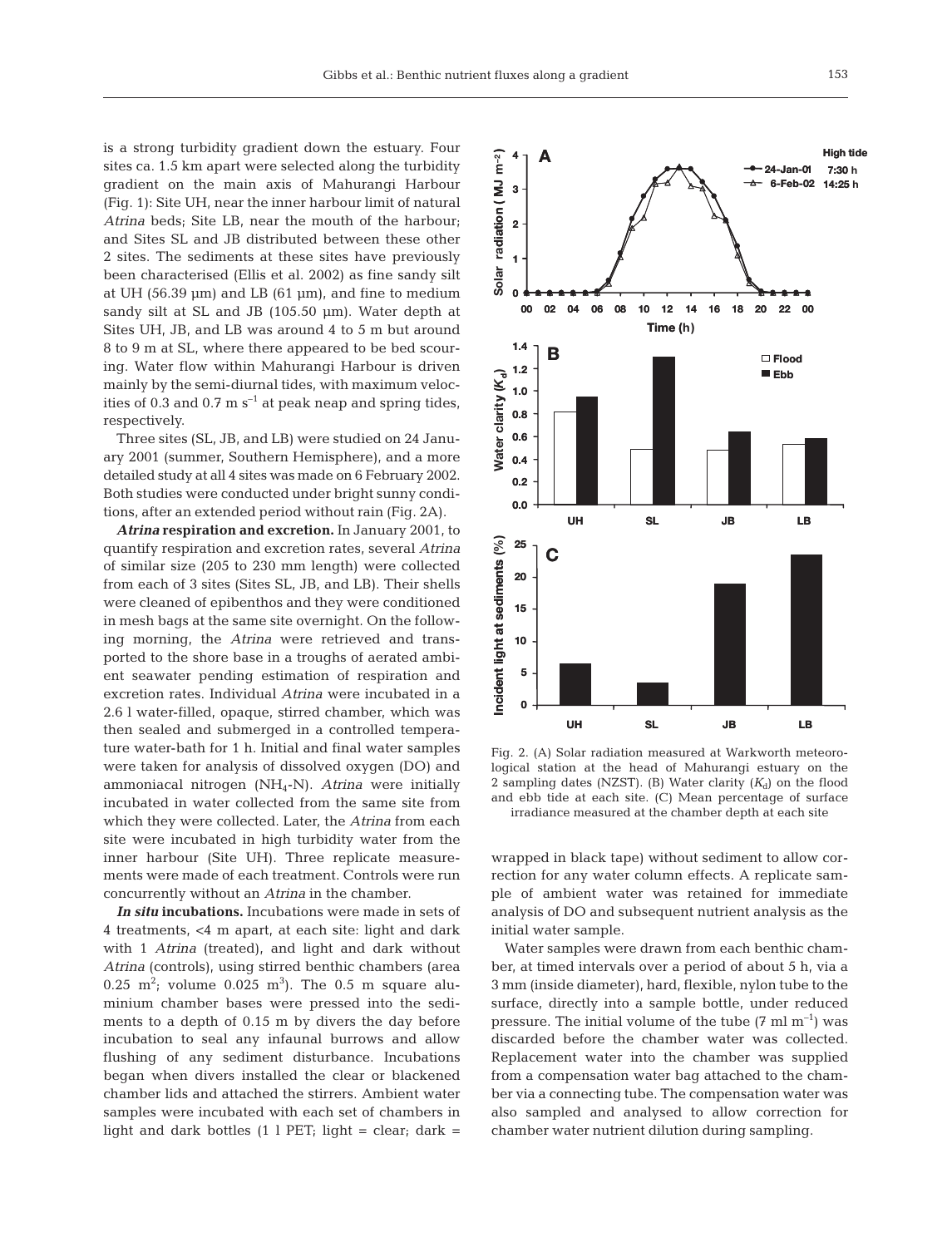**Measurements.** Profiles of photosynthetically active radiation (PAR) for downward irradiance were obtained using a Li-Cor model 194B cosine-corrected underwater sensor. Direct measurements of the percentage of surface light at the depth of the chambers were made in February 2002, and the attenuation coefficient  $(K_d)$  calculated at each site on the flood and ebb tide.

DO concentration was measured in each water sample, including initial samples, immediately upon collection, using a Yellow Springs Instrument (YSI) model 5731 stirred BOD bottle probe. *Atrina* and benthic respiration were measured as oxygen consumption in the dark chambers, and benthic gross primary production (GPP) was calculated from the net increase in oxygen in the light relative to dark chambers (e.g. Welsh et al. 2000). Values for respiration and GPP were corrected for water-column-only effects measured in the light and dark bottles incubated with the chambers at each site. GPP as g carbon (C)  $m^{-2}$  d<sup>-1</sup> was estimated using the oxygen-to-carbon conversion factor of 0.31 q C q<sup>-1</sup> O<sub>2</sub> (Schramm et al. 1984).

The water samples were filtered under reduced pressure (<20% reduction to avoid cell rupture) through Whatman 2.5 cm GF/C glass fibre filters directly into the sample storage bottle on a portable collecting vacuum manifold. The initial 20 ml of sample was used to rinse the filter and sample bottle, and was discarded. All filtrations were performed onboard the boat on site and completed within 1 h of collection. All water samples were stored on ice pending freezing and returning to the laboratory for analysis. Particular care was taken to ensure that handling procedures did not introduce NH4-N contamination.

Water and sediment samples for algal species dominance were preserved in Lugol's iodine solution prior to settling in Utermöhl chambers and investigation using an inverted Lietz microscope (Utermöhl 1958).

Where appropriate, filters were retained for chlorophyll *a* determination. Each filter was folded in half (inwards) and stored in an individual polycarbonate envelope (Secol security envelopes, Secol) in a watertight, sealed plastic bag on crushed ice in the dark pending freezing and analysis on return to the laboratory. Chlorophyll filters were analysed by the 90% acetone extraction method of Strickland & Parsons (1972).

Sediment cores (two 2.5 cm diameter, 2 cm deep) from each chamber for chlorophyll determination were extracted from freeze-dried aliquots by boiling in 95% ethanol. The absorbance of the extract at 665 and 750 nm, before and after acidification with hydrochloric acid, was measured in a Shimadzu UV-160A spectrophotometer. Sediment chlorophyll concentration was calculated using the equations of Sartory (1982).

Sediment organic content was determined gravimetrically on a ca. 6 g (wet wt) aliquot which was oven- dried at 98°C for 48 h, weighed, combusted at 550°C for 3 h, and reweighed. Organic content was calculated as the loss on combustion.

One *Atrina* specimen from each site in 2002 was measured and dissected to separate stomach, gonad, and flesh before stable isotope analysis without lipid extraction. All tissue samples were freeze-dried and stored in sealed containers pending analysis.

Freeze-dried sediment and *Atrina* tissue samples for stable isotope determination were weighed into pure tin (Sn) capsules, combusted in a Fisons NR1500 elemental analyser at 1020°C, and carbon and nitrogen isotopic composition measured on a DeltaPlus (Finnigan MATT) continuous flow, isotope ratio mass spectrometer. Stable isotope ratios are reported in standard delta (δ) notation per mil (‰) as:  $δX = [(R_{\text{sample}}/R_{\text{standard}})]$  $-1$ ]  $\times$  10<sup>3</sup>, where *X* is <sup>13</sup>C or <sup>15</sup>N and *R* = <sup>13</sup>C/<sup>12</sup>C or  $15N/14N$ , respectively. Standard reference materials are PDB limestone for carbon (a calibrated working standard of  $CO<sub>2</sub>$  gas was used), and air was the standard for nitrogen (a calibrated working standard of  $N_2$  gas was used).

Water samples were analysed for total  $NH_4-N$ , nitrate + nitrite nitrogen  $(NO<sub>3</sub>-N)$ , dissolved reactive phosphorus (DRP) and total phosphorus (TP) using the standard methods of Grasshoff et al. (1983) on an AlphKem series 500 air-segmented continuous flow marine auto-analytical system.

*Atrina* excretion was estimated from the increase in NH4-N in the incubation chamber water and calculated as a rate in mg  $h^{-1}$ . The change in nutrient concentration, and the volume and area of the benthic chambers, were used to calculate the sediment nutrient efflux rates in  $\mu$ mol m<sup>-2</sup> h<sup>-1</sup>. These results were corrected for any control bottle changes (water column effects without sediment) and compensation water inputs. These results are regarded as net rates of exchange between sediment and water after denitrification and microphytobenthos uptake of nutrients released from the sediments.

As only 1 *Atrina* was enclosed in each treated chamber and the control chamber was within 4 m of the treated chamber, it is reasonable to assume that differences between the control and treated chambers will be mostly due to the presence of the *Atrina* and its associated infaunal and floral community. Consequently, the differences attributable to the presence of the *Atrina* have been estimated by subtracting the control from the treated chamber results. These have been compared with the *Atrina* respiration and excretion results.

**Statistics.** Paired *t*-tests were conducted to determine whether the effect of *Atrina* was consistent between sites and dates. However, it was anticipated that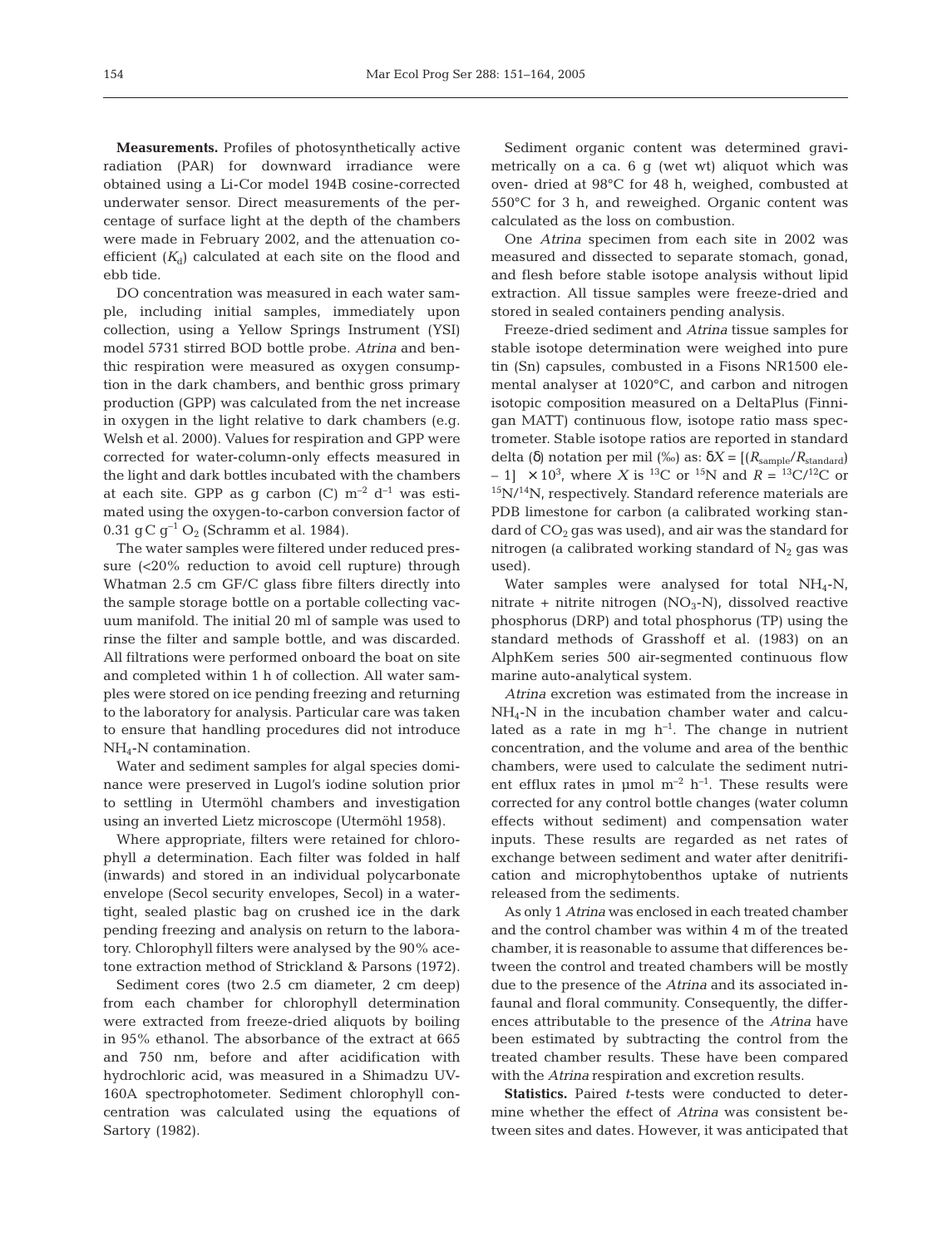changes occurring along the turbidity gradient were a result of changes to *Atrina* behaviour. Information on the turbidity gradient in the harbour was available from a number of sources: measurements of suspended sediment concentrations made in January 2001, the attenuation coefficient calculated in February 2002 (adjusted to constant depth), and settling flux measurements in traps on a number of occasions from Ellis et al. (2002). Each of these was ranked from high to low and an average rank of turbidity derived for each site.

An analysis of covariance was undertaken to determine whether differences in  $NO<sub>3</sub>$ -N and  $NH<sub>4</sub>$ -N fluxes, respiration, and GPP among sites could be predicted by the turbidity gradient, and whether any relationship observed was consistent on the 2 dates (January 2001 and February 2002).

# **RESULTS**

# **Water column**

Water clarity (Fig. 2B) varied over the semi-diurnal tide with generally clearer water on the flood than ebb tides. The difference in clarity between flood and ebb tides was less than the clarity difference between sites at LB and JB than at UH, with  $K_d$  values of 0.58 to 0.53, 0.48 to 0.64, and 0.81 to 0.95, respectively. At Site SL, water clarity varied considerably between phases of the tide with  $K_d$  values of 0.49 and 1.3 on the flood and

ebb tides, respectively. Water clarity on the ebb tide at SL was lower than at the up-gradient site at UH, which is consistent with the observation of apparent bed scour at SL. The very much clearer water at SL than UH on the flood tide suggests that incoming oceanic water entrains or suspends a substantial load of sediment before reaching the UH site. It also indicates that Site SL is at the transition zone of the upper limit of clear water on the flood tide. Although less light reached the sediments at Sites UH and SL than at JB and LB (Fig. 2C), there was sufficient light for photosynthesis by microphytobenthos and phytoplankton at all sites.

Phytoplankton species composition was dominated by small flagellates and the diatom *Chaetocerous* sp. at the outer harbour sites. At the inner harbour sites, small flagellates were dominant. The diatom *Pseudonitzschia seriata* was found at all sites and the diatom *Skeletonema* sp. at the outer

harbour sites only. In the benthos, there were few dinoflagellates. Communities were dominated by diatoms *Gyrosigma* spp. and *Nitzschia* spp., although *Gyrosigma* spp., a resuspendor, was present at low levels only in the 2 inner harbour sites. Phytoplankton biomass, as indicated by chlorophyll *a* concentrations, was highest at Site UH and decreased down the gradient to Site LB (Table 1). Initial and final concentrations in the light bottles incubated with the benthic chambers demonstrated rapid growth with chlorophyll concentrations increasing by 25 to 32% during the 5 h incubation period. There was essentially no growth in the dark bottles, as expected.

Water column chemistry down the estuarine turbidity gradient (Table 1) was essentially constant for DRP and NH4-N concentrations, while TP concentrations were higher in the inner harbour. This is consistent with the much higher phytoplankton biomass and turbidity at the inner harbour sites.

## *Atrina*

Net respiration and excretion rate estimates for *Atrina* from Sites SL, JB, and LB (Table 2) indicate that, while excretion rates were similar, there was lower respiration for the *Atrina* from Site JB than those from the other 2 sites. When suspended solids concentrations increased, net excretion rates increased dramatically by a similar amount, more than doubling for

Table 1. Water chemistry and chlorophyll *a* concentrations in initial and final 5 h bottle incubations in February 2002 (data in square brackets refer to 2001). All results are expressed in mg  $m^{-3}$ . NH<sub>4</sub>-N: ammoniacal nitrogen; DRP: dissolved reactive phosphorus; TP: total phosphorus. Nitrate-nitrogen concentrations were below the detection level

| <b>Site</b> | $NH_A-N$ | <b>DRP</b> | TP | Initial     | Chlorophyll a | Light $+5h$ Dark $+5h$ |
|-------------|----------|------------|----|-------------|---------------|------------------------|
| UH          | 9        | 7          | 28 | 2.7         | 3.6           | 2.8                    |
| <b>SL</b>   | 11 [6]   | 8 [7]      | 23 | $2.0$ [0.6] | 2.9           | 2.0                    |
| JB          | 10 [7]   | 7 [8]      | 17 | $0.9$ [0.6] | 1.9           | 1.5                    |
| LB          | 11[4]    | 7 [6]      | 17 | $0.9$ [0.5] | 1.1           | 1.0                    |

Table 2. *Atrina zelandica*. Mean  $(n = 3)$ , net oxygen  $(O_2)$  respiration and ammoniacal nitrogen (NH<sub>4</sub>-N) excretion rates (mg h<sup>-1</sup>) ( $\pm$ SD) from 3 sites incubated in water from the same site (ambient) and Site UH (turbid). Results are corrected for controls. Measurements were made in January 2001

|               |               | $NH4-N$ excretion |              |  |  |
|---------------|---------------|-------------------|--------------|--|--|
| Ambient       | Turbid        | Ambient           | Turbid       |  |  |
| $-3.21(1.11)$ | $-3.80(0.81)$ | 0.099(0.046)      | 0.219(0.110) |  |  |
| $-1.89(0.89)$ | $-2.91(1.15)$ | 0.093(0.001)      | 0.216(0.127) |  |  |
| $-3.61(1.63)$ | $-2.91(0.98)$ | 0.100(0.052)      | 0.224(0.120) |  |  |
|               |               | $O2$ respiration  |              |  |  |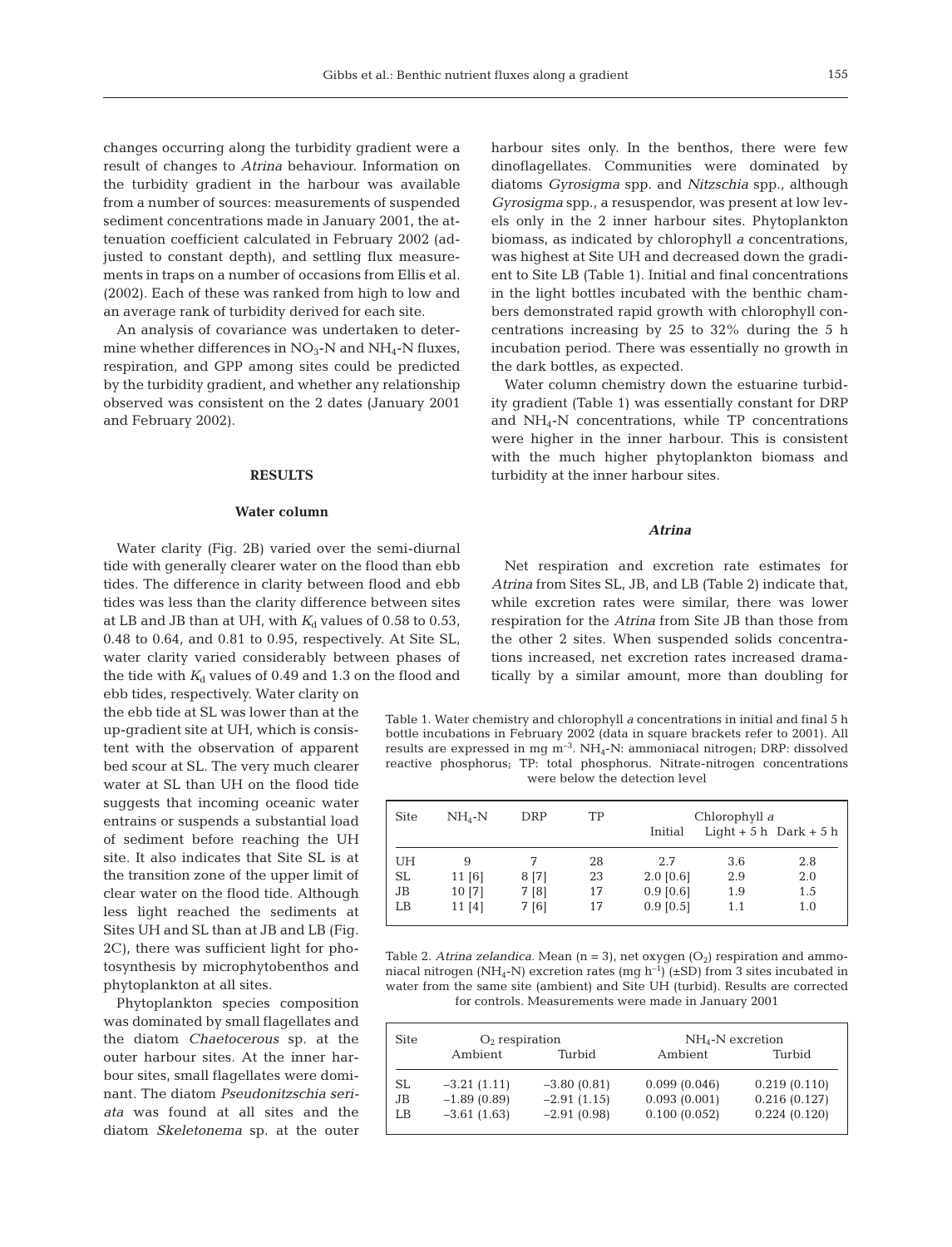*Atrina* from all sites. Respiration results were more variable when suspended solids concentrations increased, with increases for Sites SL and JB, but a decrease for Site LB.

As only 1 *Atrina* was collected from each site in February 2002, measurements are only used as an indication of relative condition at the 4 sites (Table 3). Condition index (dry flesh wt divided by shell length, Ellis et al. 2002) was substantially greater at Site LB than at the other 3 sites. The separation of *Atrina* tissue into stomach, gonad, and other flesh shows a much larger mass of gonad material in the *Atrina* from Site LB, suggesting that the *Atrina* were preparing to spawn.

Elemental and stable isotope values in the sediments, *Atrina* faeces, and *Atrina* flesh (excluding gonad and stomach tissue) (Tables 4 & 5) showed different patterns down the estuarine turbidity gradient. Sediment  $\delta^{13}$ C values show little indication of a terrigenous source (expected  $\delta^{13}$ C values ≈ –25 to –35‰) or influence from pelagic phytoplankton (expected  $\delta^{13}C$ values about –22‰), suggesting that the organic com-

Table 3. *Atrina zelandica*. Morphology and condition. Condition index = whole tissue dry wt divided by shell length

| <b>Site</b> | Shell<br>length (mm) | Whole | Tissue dry $wt(q)$<br>Stomach | Flesh | Condition<br>index |       |
|-------------|----------------------|-------|-------------------------------|-------|--------------------|-------|
| UH          | 236                  | 6.162 | 0.105                         | 0.480 | 5.577              | 0.026 |
| SL.         | 250                  | 5.495 | 0.049                         | 0.332 | 5.114              | 0.022 |
| JB.         | 210                  | 5.928 | 0.080                         | 0.388 | 5.460              | 0.028 |
| LB          | 213                  | 8.873 | 0.153                         | 1.088 | 7.632              | 0.042 |

Table 4. *Atrina zelandica*. Faeces, flesh, and sediment carbon (C) and nitrogen (N) content  $(\%)$ , and C:N ratios

| <b>Site</b>     | Carbon                                                                  | Nitrogen                                                             | $C:$ N ratio                                                        |
|-----------------|-------------------------------------------------------------------------|----------------------------------------------------------------------|---------------------------------------------------------------------|
|                 | Sed. Faeces Flesh                                                       | Sed. Faeces Flesh                                                    | Sed. Faeces Flesh                                                   |
| UH<br>SL.<br>JB | 0.67<br>38.34<br>1.07<br>0.74<br>39.63<br>0.99<br>0.95<br>40.86<br>0.60 | 0.06<br>9.49<br>0.09<br>0.08<br>6.76<br>0.08<br>0.08<br>6.67<br>0.05 | 11.89 11.17<br>4.10<br>5.86<br>9.87<br>13.20<br>11.32 11.88<br>6.13 |
| LB              | 39.44                                                                   | 0.07                                                                 | 9.23                                                                |
|                 | 0.60                                                                    | 5.51                                                                 | 7.16                                                                |
|                 | 0.76                                                                    | 0.05                                                                 | 16.89                                                               |

Table 5. *Atrina zelandica*. Carbon and nitrogen natural abundance stable isotope composition (‰) of sediment, *Atrina* faeces, and *Atrina* flesh (excluding gonad and stomach tissue)

| <b>Site</b> |                 | Carbon $(\delta^{13}C)$ |          | Nitrogen $(\delta^{15}N)$ |      |       |  |
|-------------|-----------------|-------------------------|----------|---------------------------|------|-------|--|
|             | Sediment Faeces |                         | Flesh    | Sediment Faeces           |      | Flesh |  |
| UH          | $-17.72$        | $-20.94$                | $-20.56$ | 6.91                      | 6.22 | 9.57  |  |
| <b>SL</b>   | $-15.37$        | $-21.15$                | $-19.14$ | 7.35                      | 7.67 | 10.69 |  |
| JB          | $-16.97$        | $-21.46$                | $-19.71$ | 6.43                      | 6.66 | 10.60 |  |
| LB          | $-10.41$        | $-16.62$                | $-19.37$ | 6.30                      | 7.08 | 11.21 |  |

ponent was not recent and the carbon may have been recycled several times. Whereas % C in the sediments tended to decrease down-gradient, the sediment  $\delta^{13}C$ values became more enriched down-gradient with substantial <sup>13</sup>C enrichment at Site LB, at the confluence of the Te Kapa inlet. This level of 13C enrichment indicates rapid microbial processing in the sediments at that site.

For nitrogen, both the % N and  $\delta^{15}N$  values in the sediments decreased down-gradient, with lowest values at Site LB. Although there was no apparent relationship with distance down-gradient associated with the variability in the % C in the *Atrina* flesh, there was a consistent decline in the % N content. Consequently, there was a marked increase in the C:N ratios in the *Atrina* flesh down-gradient (Table 4).

Although there were small differences between sites for the  $\delta^{13}$ C values in the *Atrina* flesh (range –19.14 to  $-20.56\%$ ) with greatest enrichment  $(-19.14\%)$  at SL, there was a small but consistent increase in  $\delta^{15}N$ enrichment (from 9.57 to 11.21‰) down-gradient. This

> enrichment pattern suggests increasing levels of microbial processing, including mineralisation and denitrification, down the estuarine gradient. With respect to the *Atrina* faeces, the  $δ<sup>13</sup>C$  and  $δ<sup>15</sup>N$  values were depleted below flesh values (0.4 to 2.1 and 3.0 to 4.1‰, respectively), which is comparable with 1 'trophic' level<sup>1</sup>. However, whereas the  $\delta^{15}$ N values of the faecal material were comparable with those of the ambient sediments, the  $\delta^{13}$ C values of the faecal material were also substantially depleted (3.2 to 6.2‰) relative to the sediments in which the *Atrina* lived. This suggests that the *Atrina* fed on seston drifting down the estuary, as found by Riera & Richard (1996), rather than resuspended from local sediments. At Site LB, the more enriched  $\delta^{13}$ C signatures in the sediments and faecal material suggest that the *Atrina* were feeding on locally resuspended material. However, as the  $\delta^{13}$ C enrichment of the flesh was not as great as would be expected relative to the sediments on a proportional basis from the other sites, it is possible that

<sup>&</sup>lt;sup>1</sup>A trophic level in natural stable isotopic abundance is ca. 1‰ for  $\delta^{13}$ C and ca. 4‰ for  $\delta^{15}N$ . It is the level of isotopic fractionation that normally occurs when food passes through 1 transfer process in the food web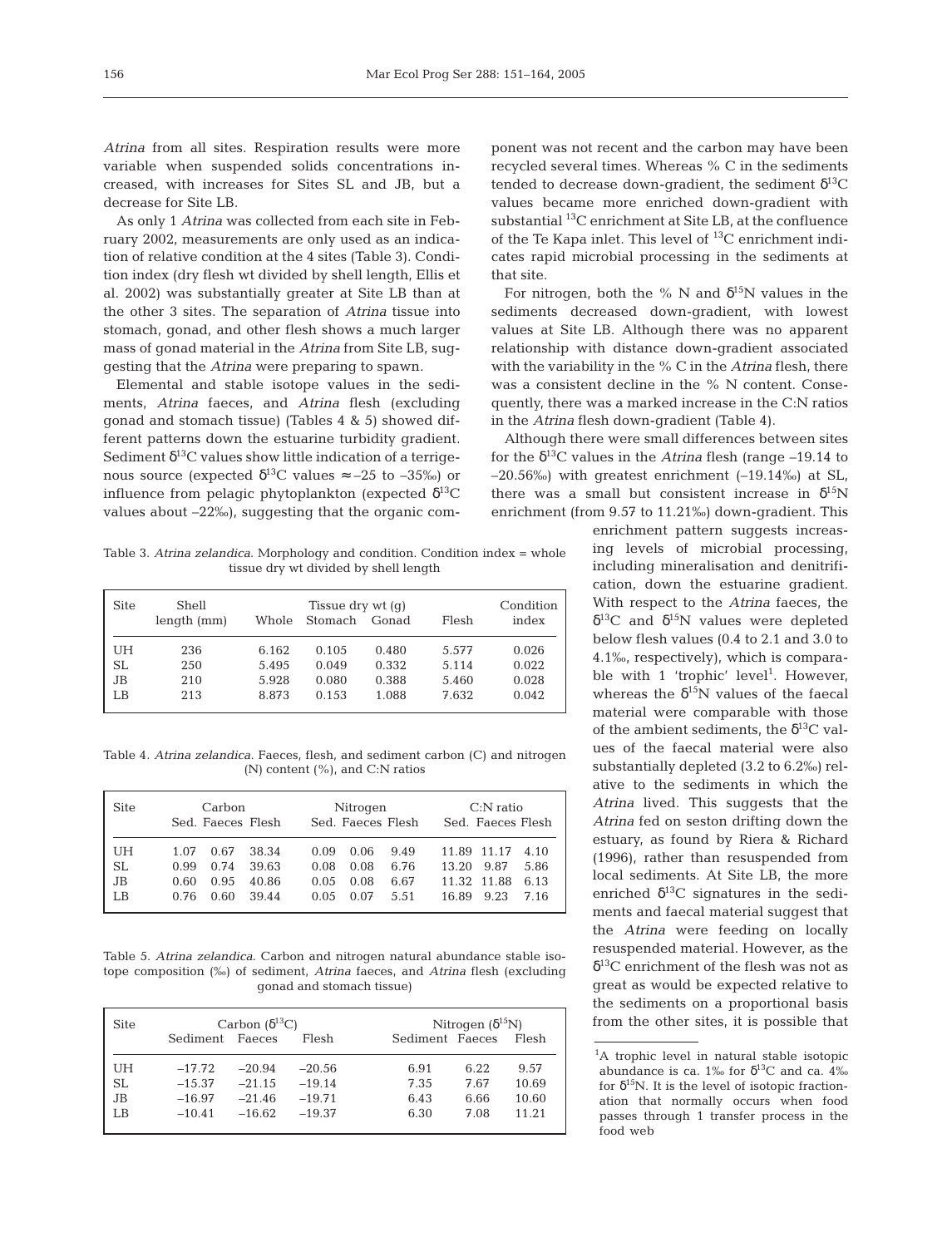the isotopic data reflect a recent change in *Atrina* food source at Site LB.

## **Sediments**

Sediment % organic or seston contents (Table 6) were similar at Sites UH and SL at 3.48 and 3.59%, respectively, but much lower at Sites JB and LB at 2.29 and 2.87%, respectively. The mean % C content of the sediments followed a similar pattern and there was a strong correlation (p < 0.001,  $r^2$  = 0.902,

 $n = 8$ ) between the mean % organic and the mean % C content of the sediments. As the % N content of the sediments also appears to decrease while the C:N ratio increases (Table 4), this suggests that biological processing is increasing down the estuarine gradient.

Sediment chlorophyll *a* concentrations (Table 6) did not follow the pattern of % organics or % C, with highest values being found at Sites UH and JB at 8.53 and 8.38 µg g–1 sediment, respectively. Chlorophyll *a* concentrations were lower at LB (6.49 µg  $g^{-1}$  sediment) and lowest at Site SL (4.26  $\mu$ g g<sup>-1</sup> sediment). The lower chlorophyll *a* values at SL and LB did not correlate with light, LB having the highest percentage of incident surface irradiance at the sediment surface (23.5%) and SL the lowest (ca. 3.5%). Whereas bed scouring may account for the low light levels at Site SL, scouring seems less likely at Site LB, although it is possible. These data suggest that there is higher grazing pressure at Site LB than the other 3 sites.

The treated minus control chamber data for the light incubations show a consistent pattern of less algal biomass in the treated than control chamber sediments (Fig. 3). This may indicate filtration by *Atrina* and subsequent burial by faeces and pseudofaeces and/or higher grazing pressure by the infauna attracted to the habitat created by *Atrina*. There was also a spatial distribution of less algal biomass in the inner than outer harbour *Atrina* beds. As *Atrina* pseudofaeces production rates are substantially greater in the more turbid inner than clearer outer harbour, this suggests that the burial of the microphytobenthos may be an important process.

#### **Benthic fluxes**

Estimates of benthic respiration, benthic gross primary production (GPP), and BNF are made from the oxygen and nutrient data collected in February 2002 and, where possible, compared with similar data collected in January 2001.

Table 6. Sediment chemistry and benthic biomass (chlorophyll *a* content, Chl) and percentage of incident surface irradiance (Irr) reaching the sediments at the depth of the chambers at the 4 sites. Average rank of turbidity was derived for each site from light attenuation coefficients and settling flux data from concurrent field studies (see 'Materials and methods'). Values are means (±SD) of all data  $(n = 8)$ , except for light  $(n = 2)$ 

| <b>Site</b> | Sediment composition (%)<br>Organic<br>N |  |                                                                                                                                                                      | Chl<br>$(\mu q q^{-1})$ | (% )        | (m)                       | Irr Depth Turbidity<br>rank |
|-------------|------------------------------------------|--|----------------------------------------------------------------------------------------------------------------------------------------------------------------------|-------------------------|-------------|---------------------------|-----------------------------|
| JB          |                                          |  | UH 3.48 (0.28) 1.07 (0.06) 0.09 (0.006) 8.53 (0.82)<br>$SL$ 3.59 (0.49) 0.99 (0.12) 0.08 (0.012) 4.26 (0.82)<br>$2.29(0.16)$ $0.60(0.06)$ $0.05(0.006)$ $8.38(0.95)$ |                         | 5.0<br>19.0 | 2.8<br>$3.5$ $5.1$<br>2.7 | 3.75<br>3.25<br>2.0         |
|             |                                          |  | LB 2.87 (0.64) 0.76 (0.12) 0.05 (0.009) 6.49 (1.38) 23.5 2.5                                                                                                         |                         |             |                           | 1.0                         |

## Oxygen

Benthic respiration is the sediment oxygen demand (SOD) measured in the dark chambers (Fig. 4A). Benthic respiration rates on Day 2 ranged from –0.70 to –2.13 and –2.02 to –3.90 mmol oxygen  $m^{-2}$  h<sup>-1</sup> in the control and treated chambers, respectively. While variability in benthic respiration occurred down the estuarine turbidity gradient, these results indicate consistently higher benthic respiration in the *Atrina* beds than in the adjacent bare sediments on all days (paired *t*-test p = 0.0292).



Fig. 3. (A) Average microphytobenthos biomass, as indicated by chlorophyll *a* ( $\mu$ g g<sup>-1</sup> + SE), from all chambers at each site. (B) Net microphytobenthos biomass difference in light chambers at each site calculated as treated minus control chlorophyll *a* concentrations. Negative values indicate there was lower biomass in the treated than in the control chamber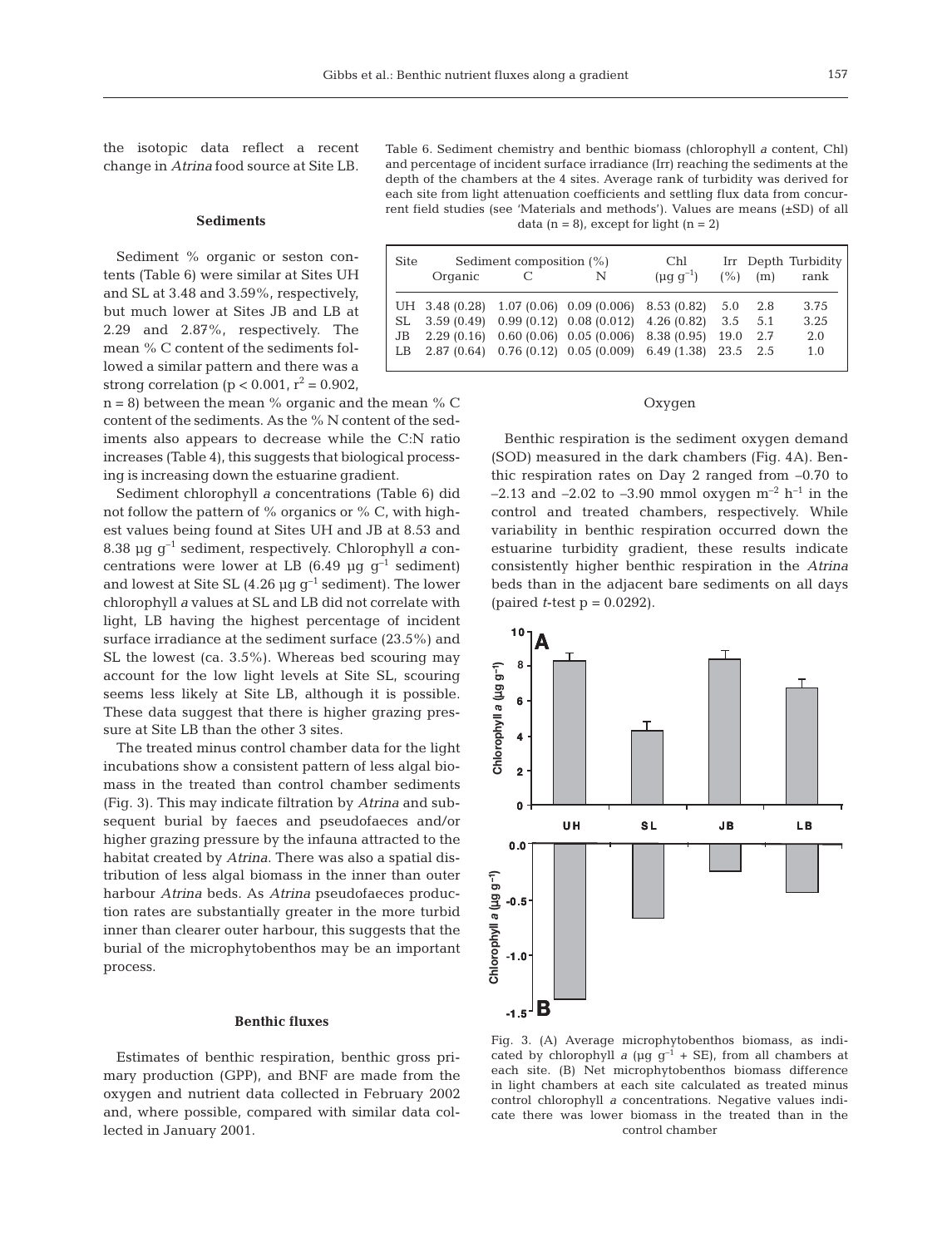Fig. 4. *Atrina zelandica*. (A) Benthic respiration in the control  $(\Box)$  and treated  $(\Box)$  chambers at each site, with an estimate for Site UH  $(- - -)$  and measured  $(- -)$  areal equivalent *Atrina* respiration calculated from the *Atrina* respiration results at 4 *Atrina* m–2 (Table 2). (B) Net benthic respiration difference due to the presence of *Atrina*, calculated as treated minus control benthic respiration at each site. Maximum areal equivalent *Atrina* respiration is indicated as for (A). As benthic respiration is an oxygen demand, the negative results mean that there is greater benthic respiration in the treated than in the control chamber

The difference between treated and control chambers (Fig. 4B) includes direct *Atrina* respiration equivalent to benthic respiration rates of –0.54 to –1.08 mmol oxygen  $m^{-2}$  h<sup>-1</sup>, calculated from the incubation results at a nominal population density of 4 m–2 (i.e. 1 *Atrina* per benthic chamber) (Table 2). However, while *Atrina* respiration could account for the difference at the 2 inner harbour sites (UH and SL), it could not account for all of the benthic respiration at the 2 outer harbour sites (JB and LB), suggesting that some other aspect of the *Atrina* presence may be important.

As expected, photosynthetic oxygen production occurred in the light chambers at each site and generally exceeded benthic respiration in the outer harbour sites where a higher percentage of surface irradiance reached the sediments. The difference between light and dark chamber response is assumed to be due to benthic GPP (Fig. 5A). Benthic GPP rates ranged from 1.29 to 3.35 and 0.44 to 4.17 mmol oxygen  $m^{-2}$  h<sup>-1</sup> in the control and treated chambers, respectively. Overall, no consistent significant difference was observed between GPP in bare sediment and sediment with *Atrina*. However, a shift from less to more benthic

GPP in the treated than control chambers was observed down the estuarine gradient (Fig. 5B,  $r^2$  = 0.86,  $p = 0.041$  using ranks given in Table 6). This difference includes the direct respiration effect of *Atrina* and is consistent with greater burial of microphytobenthos within the *Atrina* beds in the inner harbour where pseudofaeces production rates are likely to be higher than in the outer harbour.

## Nutrients

Benthic nutrient fluxes of DRP, TP,  $NH_4-N$ ,  $NO_3-N$ , and dissolved inorganic N (DIN) (Table 7) were almost always higher in the dark than in the light chambers, and in the treated than in the control chambers at all sites. Significant differences between chambers with *Atrina* and bare chambers were found for fluxes of TP and DIN in the dark for all data (paired *t*-test p = 0.0463 and 0.0083, respectively). Significant differences were also found in the light, with DIN,  $NH_4$ -N and  $NO_3$ -N fluxes differing between chambers, with *Atrina* and bare chambers (paired  $t$ -test  $p = 0.0033$ , 0.0103 and 0.0414, respectively). The light – dark results are consistent with light mediation of BNF through uptake of the released nutrients by microphytobenthos at the sediment-water interface. The differences seen between the treated and control chamber results are due to the presence of the single *Atrina* in the treated chambers, and include excretion of  $NH_4$ -N by the *Atrina* (Table 2), as well as the effect of differences in the local infaunal abundance and microbial activity at each site.

The differences between treated and controls, seen in the DRP and TP data (Table 7), were relatively small, in the range of  $-1.7$  to 7.5 µmol DRP  $m^{-2}$  h<sup>-1</sup> and  $-4.6$  to 7.9 µmol TP  $m^{-2}$  h<sup>-1</sup>, with much of the TP difference due to the DRP component. In the light, the DRP and TP efflux from the treated chambers was consistently higher than the control for the inner 3 sites, but lower than the control at Site LB. In addition, the dark DRP and TP efflux relative to control tended to decline down-gradient for the inner 3 sites but was substantially higher at Site LB. This could not, however, be tested for statistical significance.

For DIN data (Fig. 6), the differences between treated and controls were mainly due to the  $NH_4-N$ component, which ranged from 5 to 81 µmol  $m^{-2}$  h<sup>-1</sup> in the light (Fig. 6A), and from 22 to 146  $\mu$ mol m<sup>-2</sup> h<sup>-1</sup> in the dark (Fig. 6B). The positive values indicate a greater efflux in the *Atrina* beds than in the adjacent bare sediments. Indications of the likely contribution from direct *Atrina* NH4-N excretion were estimated from the excretion experiment results (Table 2) at a population density of 4  $m^{-2}$ . As there was higher

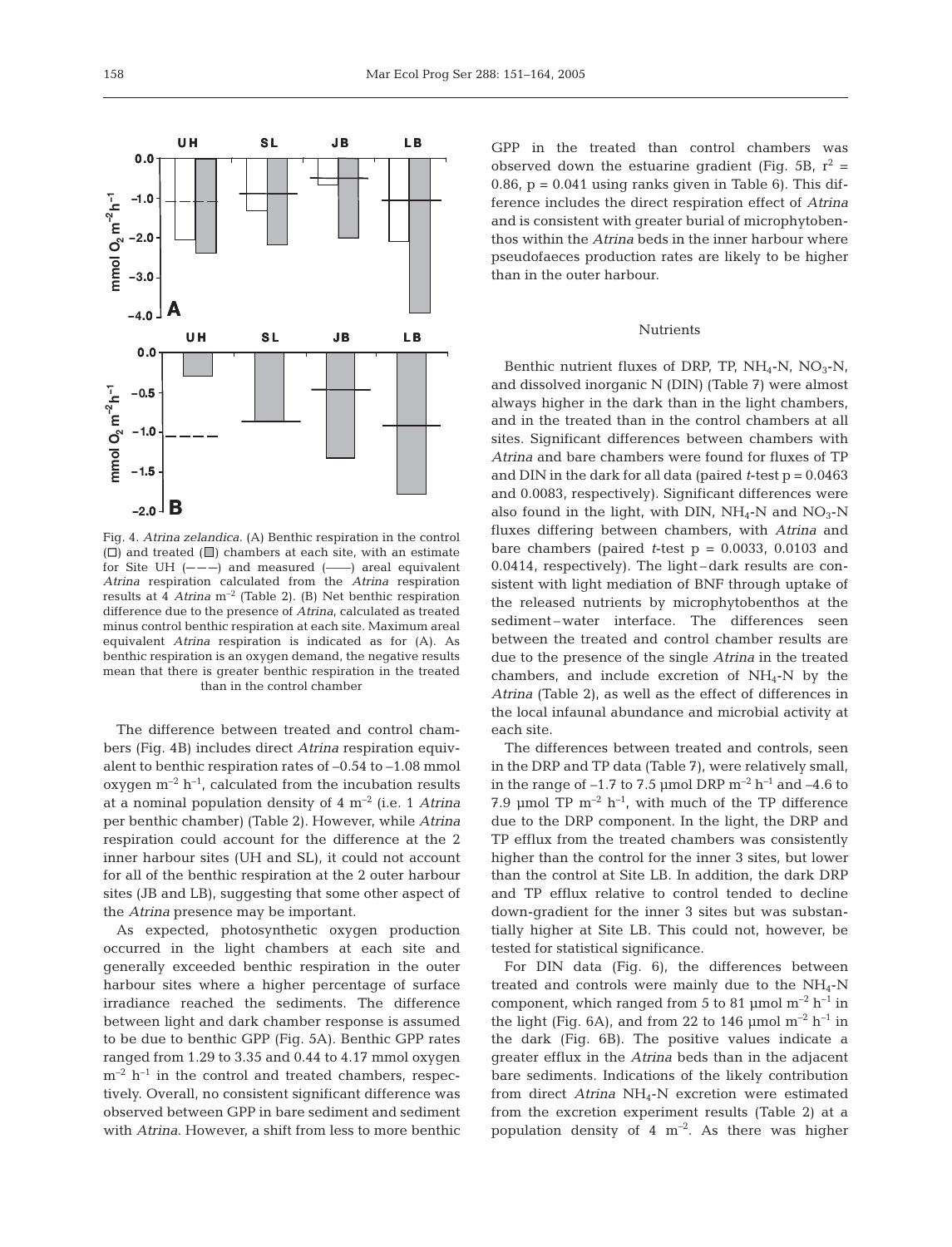

Fig. 5. (A) Benthic gross primary production (GPP) in the control  $(\Box)$  and treated  $(\Box)$  chambers at each site. (B) Net benthic GPP difference due to the presence of 1 *Atrina*, calculated as treated minus control benthic GPP at each site. Negative values indicate greater GPP in the control chambers; positive values indicate greater GPP in the treated chambers

Table 7. *Atrina zelandica*. Excretion rates with ambient water '*A*. (site)' and upper harbour water '*A*. (UH)' as mean areal equivalent values at a density of 4  $\mathrm{m}^{-2}$ , compared with benthic nutrient fluxes (µmol  $\mathrm{m}^{-2}$  h<sup>-1</sup>) in the control (C) and treated (T), light (L) and dark (D) chamber pairs at the 4 sites along the turbidity gradient. DRP: dissolved reactive phosphorus; TP: total phosphorus; NH<sub>4</sub>-N: ammoniacal nitrogen (N);  $NO_3$ -N: nitrate + nitrite N; DIN: dissolved inorganic N

| <b>Site</b> |     | DRP  |      | TP   |      | $NH_{4}$ -N |      | $NO3-N$ |       | DIN   |
|-------------|-----|------|------|------|------|-------------|------|---------|-------|-------|
|             | C   | T    | C    | T    | C    | T           | C    | T       | C     | T     |
| UH(D)       | 4.3 | 7.4  | 17.8 | 23.3 | 88.4 | 110.2       | 23.1 | 23.1    | 111.6 | 133.3 |
| UH(L)       | 2.5 | 7.4  | 16.6 | 22.1 | 20.4 | 69.4        | 6.8  | 32.7    | 27.2  | 102.0 |
| SL(D)       | 6.5 | 6.5  | 16.1 | 19.4 | 71.4 | 95.7        | 25.7 | 58.6    | 97.1  | 154.3 |
| SL(L)       | 1.3 | 6.5  | 19.4 | 21.9 | 12.9 | 94.3        | 10.0 | 31.4    | 22.9  | 125.7 |
| $A.$ (SL)   |     |      |      |      |      | 28.3        |      |         |       |       |
| $A.$ (UH)   |     |      |      |      |      | 62.5        |      |         |       |       |
| JB(D)       | 4.9 | 4.2  | 13.3 | 14.7 | 28.0 | 99.4        | 7.8  | 21.7    | 35.7  | 121.1 |
| JB(L)       | 2.1 | 6.3  | 14.7 | 22.4 | 28.0 | 40.4        | 4.7  | 10.9    | 32.6  | 51.2  |
| A. (JB)     |     |      |      |      |      | 26.7        |      |         |       |       |
| $A.$ (UH)   |     |      |      |      |      | 61.7        |      |         |       |       |
| LB(D)       | 5.4 | 13.1 | 18.4 | 26.1 | 57.8 | 204.1       | 6.8  | 22.1    | 64.6  | 226.2 |
| LB(L)       | 6.1 | 4.6  | 19.2 | 14.6 | 37.4 | 42.5        | 6.8  | 17.0    | 44.2  | 59.5  |
| $A.$ (LB)   |     |      |      |      |      | 28.7        |      |         |       |       |
| $A.$ (UH)   |     |      |      |      |      | 64.2        |      |         |       |       |

turbidity at the 2 inner harbour sites (UH and SL), it is likely that *Atrina* NH<sub>4</sub>-N excretion rates would be higher there than in the clearer outer harbour sites (JB and LB) (Fig. 6). However, Atrina NH<sub>4</sub>-N excretion rates may fluctuate between these levels at Site SL with the transition from clear to turbid water on the flood and ebb tide, respectively.

Similar results were found for the nitrogen fluxes on both sampling days (although these were separated by a year) and spatial variability in the difference in fluxes generated by *Atrina* frequently appeared linked to the turbidity gradient in the harbour. ANCOVA analysis found no significant difference in the response of *Atrina*-generated benthic flux to turbidity between years (year  $\times$  turbidity interaction  $p > 0.15$  for all variables light or dark) with DIN and  $NH_4$ -N fluxes in the dark being predictable by turbidity  $(p = 0.0045$  and 0.0298, respectively). There were also indications of a significant relationship with turbidity for  $NH<sub>4</sub>-N$  in the light, although this was less of a gradient relationship than a difference between inner and outer estuary sites (Wilcoxon test  $p = 0.0558$ ). All other relationships were non-significant ( $p > 0.10$ ).

In the light (Fig.  $6A$ ), the greater efflux of NH<sub>4</sub>-N at the inner than outer harbour sites may reflect the lower percentage of surface incident light reaching the sediments at those sites, and hence, less uptake by microphytobenthos. The net NH4-N efflux increase attributable to the presence of *Atrina*, as estimated from the benthic chambers, is in good agreement with the likely *Atrina* NH4-N excretion rates, estimated from *Atrina* excretion incubations. In the outer harbour sites, the

NH4-N efflux, estimated from the benthic chambers, was smaller than the likely *Atrina* NH<sub>4</sub>-N excretion rates, indicating a large sediment nitrogen demand, probably from the microphytobenthos in the higher light environment (e.g. Sundbäck et al. 2004).

In the dark (Fig. 6B), benthic chamber results showed a smaller net efflux of NH4-N than the likely *Atrina* NH4-N excretion rates at the inner harbour sites, but a much greater net efflux than the likely *Atrina* NH<sub>4</sub>-N excretion rates at the outer harbour sites. A similar pattern was observed in the preliminary experimental results in 2001 (Fig. 6B). While the reduction in microphytobenthos nutrient uptake in the dark would account for the outer harbour results, the inner harbour results may indicate some changes in biogeochemical processes within the sediments (e.g. Anderson et al. 2003).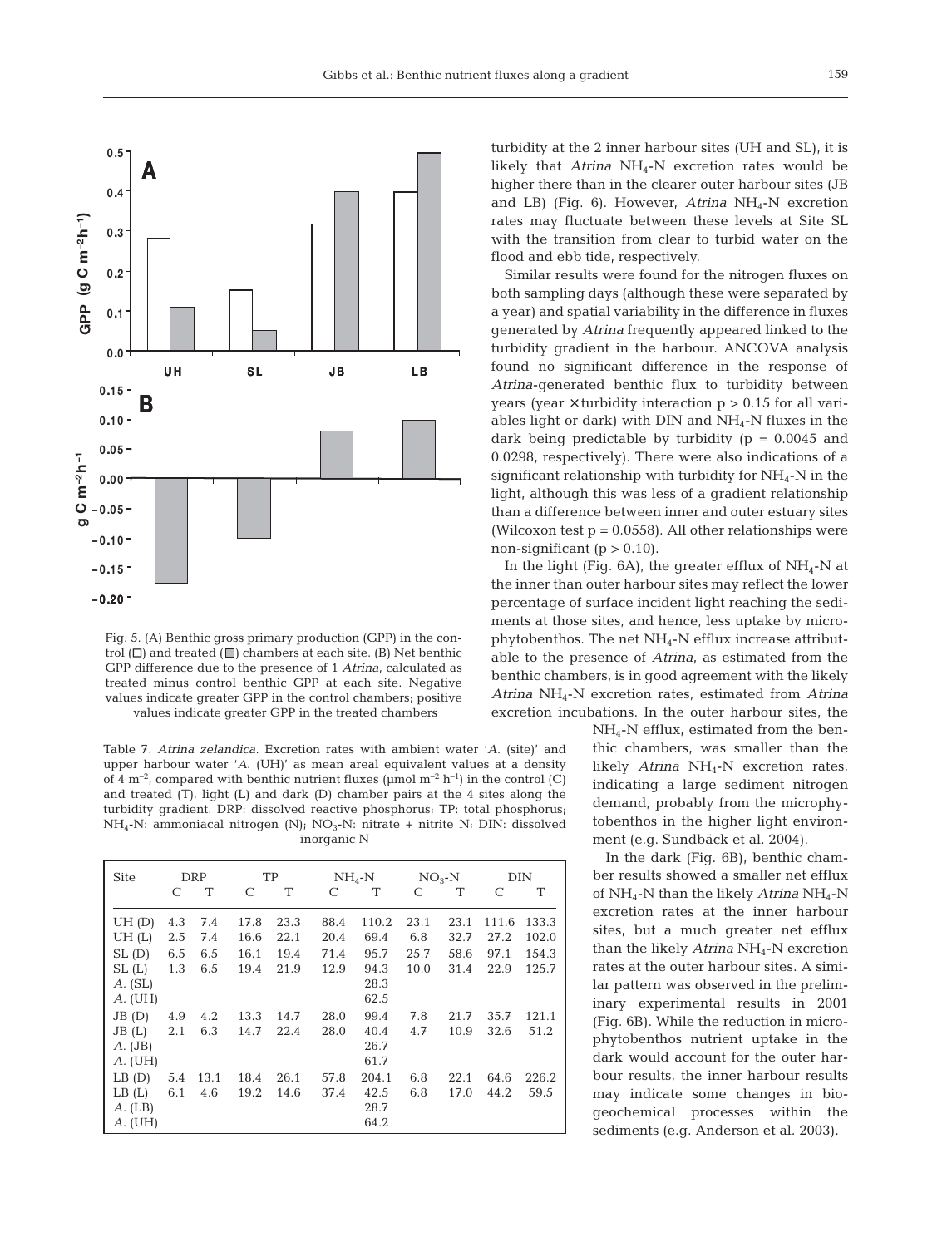

Fig. 6. Net effect of the presence of *Atrina zelandica* on the dissolved inorganic nitrogen (DIN) and ammoniacal nitrogen (NH4-N) effluxes (A) in the light, and (B) in the dark chambers at each site. Dark  $NH_4$ -N effluxes measured in 2001 show a similar pattern to the 2002 results. Differences calculated as treated minus control efflux rates at each site. Likely equivalent areal *Atrina* NH<sub>4</sub>-N excretion rates estimated for Site UH (**----**) and as a measure for the other 3 sites (**––––**), calculated from the excretion incubation results (Table 2) for a density of 4 *Atrina* m–2

The presence of a  $NO<sub>3</sub>$ -N efflux in the chambers indicates that some of the NH4-N released from the sediments was being nitrified. This also implies that denitrification rates were less than nitrification rates. The differences, relative to controls, seen in the  $NO<sub>3</sub>-N$ data (Fig. 7) show a consistent pattern of greater nitrification in the treated than control chambers, except at Site UH in the dark, where the nitrification rates were the same.

Whereas the  $NO<sub>3</sub>$ -N component is about 10 to 25% of the DIN efflux, an estimate of the absolute DIN efflux cannot be made as we made no measurement of denitrification rates. The apparent decrease in  $NO<sub>3</sub>-N$  component down the estuarine gradient cannot be interpreted as reduced nitrification rates as it could also indicate a faster denitrification rate and, thus, less of the nitrified  $NH<sub>4</sub>$ -N would remain in the water column as free  $NO<sub>3</sub>$ -N. However, a consequence of faster denitrification rates would be an overall reduction in the total nitrogen in the sediments down the estuarine gradient and this is seen in the % N data (Tables 4 & 6).

# **DISCUSSION**

The results from this study indicate that there are potentially large differences between the BNF from beds of the pinnid bivalve *Atrina zelandica* and the adjacent bare sediments, as well as differences along the turbidity gradient in Mahurangi Harbour. Our results indicate a step-wise change in the effects of suspended solids concentrations between the 2 inner and 2 outer harbour sites rather than a continuous gradient downstream. What are the likely causes of these differences and what is the effect of the presence of *Atrina* beds on the nutrient supply to this harbour?

Nutrient supply to Mahurangi Harbour is from land, via stream inflows and surface runoff, the coastal water outside the harbour, via tidal exchange, and mineralisation of accumulated sediment and suspended solids within the harbour as BNF. Indications of nutrient supply from land drainage and BNF versus tidal exchange can be seen in the water column nutrient data (Table 1), which show a decline in  $NH_4$ -N and TP from the inner to outer harbour. The implication being that tidal exchange from the coastal waters in summer is nutrient-deficient as seen elsewhere around the New Zealand coast (e.g. Gibbs & Vant 1997, Zeldis 2004). The BNF and land drainage origin of the watercolumn nutrients is also implied by the chlorophyll *a* concentrations, which increased by about 1 mg  $\mathrm{m}^{-3}$  in the light bottles over the 5 h incubation at the 3 inner harbour sites, and substantially less at the harbour entrance (Table 1).

The release of nutrients from the sediments, following mineralisation, occurs throughout the harbour, and the observed nutrient concentration differences between sites may be a function of differential dilution of BNF as the water becomes deeper towards the harbour entrance. Sequestering by microphytobenthos may also have a spatial effect as has been seen in estuaries and fjords elsewhere (e.g. Sundbäck et al. 2004), although there was little spatial difference in microphytobenthos species composition or biomass, which averaged ca. 6.8 µg chlorophyll  $a \, g^{-1}$  across the 4 sites. This is equivalent to ca. 85 mg chlorophyll  $a$  m<sup>-2</sup> and is comparable with the average benthic biomass of 97.5 mg chlorophyll  $a$  m<sup>-2</sup> in summer for the sediments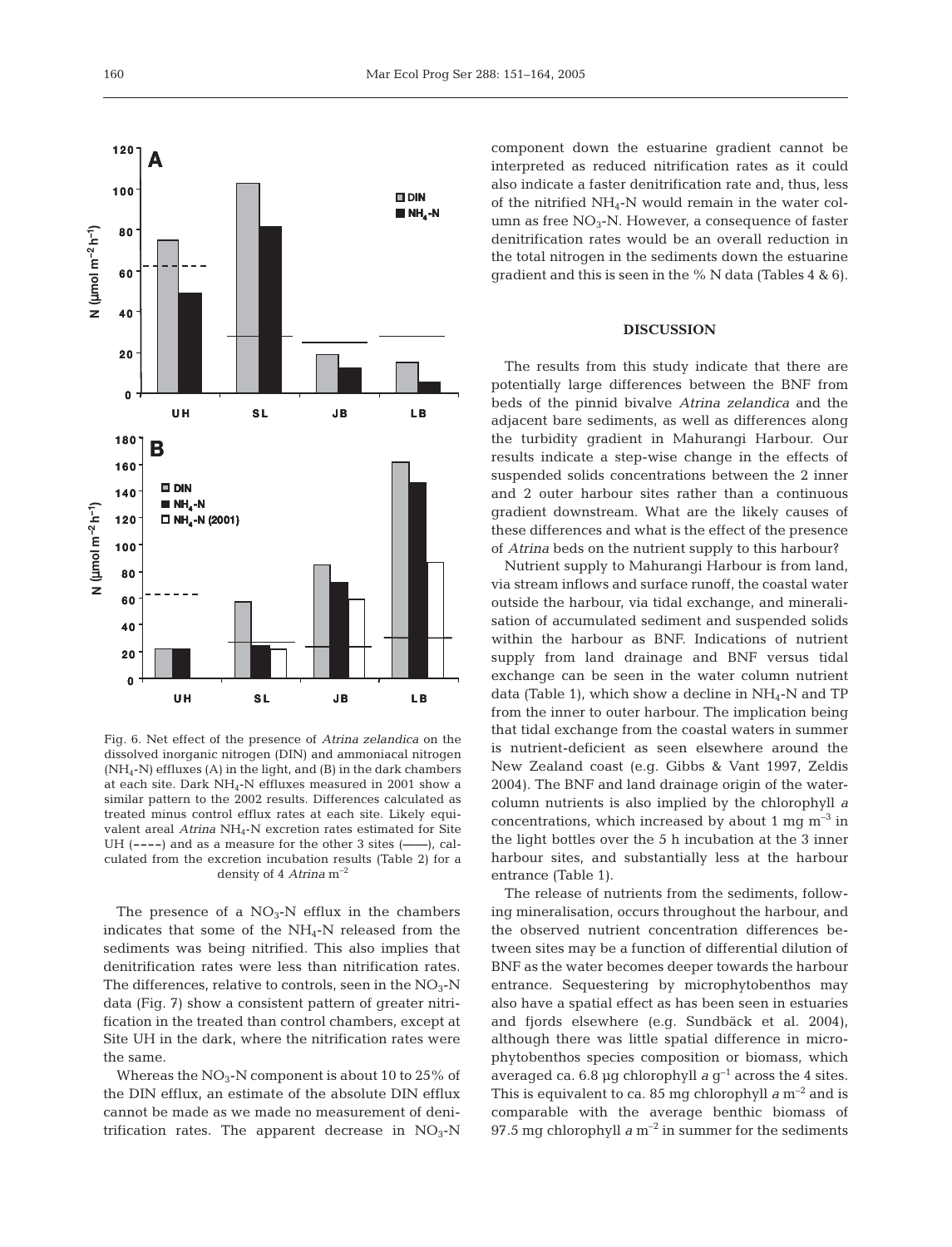

Fig. 7. Net effect of the presence of *Atrina zelandica* on the nitrate + nitrite nitrogen (NO<sub>3</sub>-N) efflux in the light ( $\Box$ ) and dark (■) chambers at each site

of nearby Manukau Harbour (Cahoon & Safi 2002), but is at the higher end of the range (11 to 102 mg chlorophyll *a* m–2) reported in Gullmar Fjord, Sweden (Sundbäck et al. 2004).

While our *in situ* benthic chamber experiments examined the differences between bare sediment and sediment with *Atrina*, it is obvious that *Atrina*, which are suspension feeders, have a direct influence on water-column nutrient dynamics independent of sediment nutrient release. The laboratory respiration and excretion incubations demonstrated that, while the respiration of an individual *Atrina*, at 0.5 to 1.0 mg oxygen  $h^{-1}$  in summer, was only slightly affected by changes in suspended solids concentrations, their NH4-N excretion rates increased dramatically from about 0.1 to about 0.22 mg  $h^{-1}$  when exposed to the highly turbid inner harbour water, possibly associated with higher pseudofaeces production. This response to changes in suspended solids concentrations implies that *Atrina* can react quickly to changing environmental conditions.

A response to increased turbidity was also apparent in the benthic chamber results when looking at the net effect of the presence of *Atrina* (Fig. 6). At the more turbid inner harbour sites, the net  $NH_4$ -N increase in the light chambers was comparable with *Atrina* excretion rates in turbid water, as measured in the laboratory incubations using similar water. This indicates that the apparent BNF increase at these sites was probably entirely attributable to *Atrina* excretion during the day. However, at the less turbid outer harbour sites, the net NH4-N increase in the light chambers was less than half the *Atrina* excretion rates measured in the laboratory incubations with similar water. This indicates that the sediments in the outer harbour are likely to be a

sink for nutrient nitrogen from the water column in daylight, implying either enhanced uptake by microphytobenthos or microbial activity (e.g. denitrification) within the sediments.

Resolution of this issue is suggested from the dark chamber results (Fig. 6B). In contrast to the large net NH4-N increase in the light chambers at the turbid inner harbour sites, in the dark, the net  $NH_4$ -N increase was substantially less than the *Atrina* excretion rates measured in the laboratory incubations. As *Atrina* excretion rates are unlikely to be affected by a change in light, the reduced  $NH_4$ -N efflux in the dark at these sites implies an increase in nitrification and denitrification. Evidence of enhanced nitrification in the *Atrina* beds, especially at the inner harbour sites, can be seen in the net  $NO<sub>3</sub>-N$  efflux results (Fig. 7). Whereas the presence of  $NO<sub>3</sub>$ -N is a function of the balance between nitrification and denitrification, the absence of  $NO<sub>3</sub>-N$  in the benthic environment may indicate that denitrification rates exceed nitrification, rather than a lack of nitrification. Consequently, the loss of  $NO_3$ -N at Site UH in the dark most likely indicates an increase in denitrification rate.

In the dark at the outer harbour sites, the increase in net NH4-N efflux relative to the light chamber results (Fig. 6) is consistent with there being little or no microphytobenthos nutrient uptake in the dark. This seems contrary to the recent findings of Anderson et al. (2003), who suggest that dark uptake by microphytobenthos is likely to be an important sink for mineralised N. Our results do not deny this possibility but imply that the true N mineralisation rate in Mahurangi Harbour sediments is much higher than the dark uptake rate, and the  $NH_4$ -N efflux observed is a net excess. Our net  $NH_4$ -N and  $NO_3$ -N efflux results are comparable with the efflux rates measured in light and dark at the shallower depths in Gullmar Fjord in spring but are higher than those measured in late summer (Sundbäck et al. 2004).

As the dark net  $NH<sub>4</sub>-N$  efflux (treated minus control chamber results) at the outer harbour sites is substantially greater than the *Atrina* excretion rates, it is likely that most of the increase is due to differences in the sediment caused by the presence of the *Atrina*. The similar pattern of net  $NH_4$ -N efflux in the dark, down the turbidity gradient, measured the previous summer indicates that this spatial difference is unlikely to be a transient feature.

Our results demonstrate that BNF are greater from *Atrina* beds than bare sediments in the clearer outer harbour waters at night. The marked difference between light and dark results, however, implies that nutrients released from organic decomposition and mineralisation within the sediments are being microbially (nitrification– denitrification) and biologically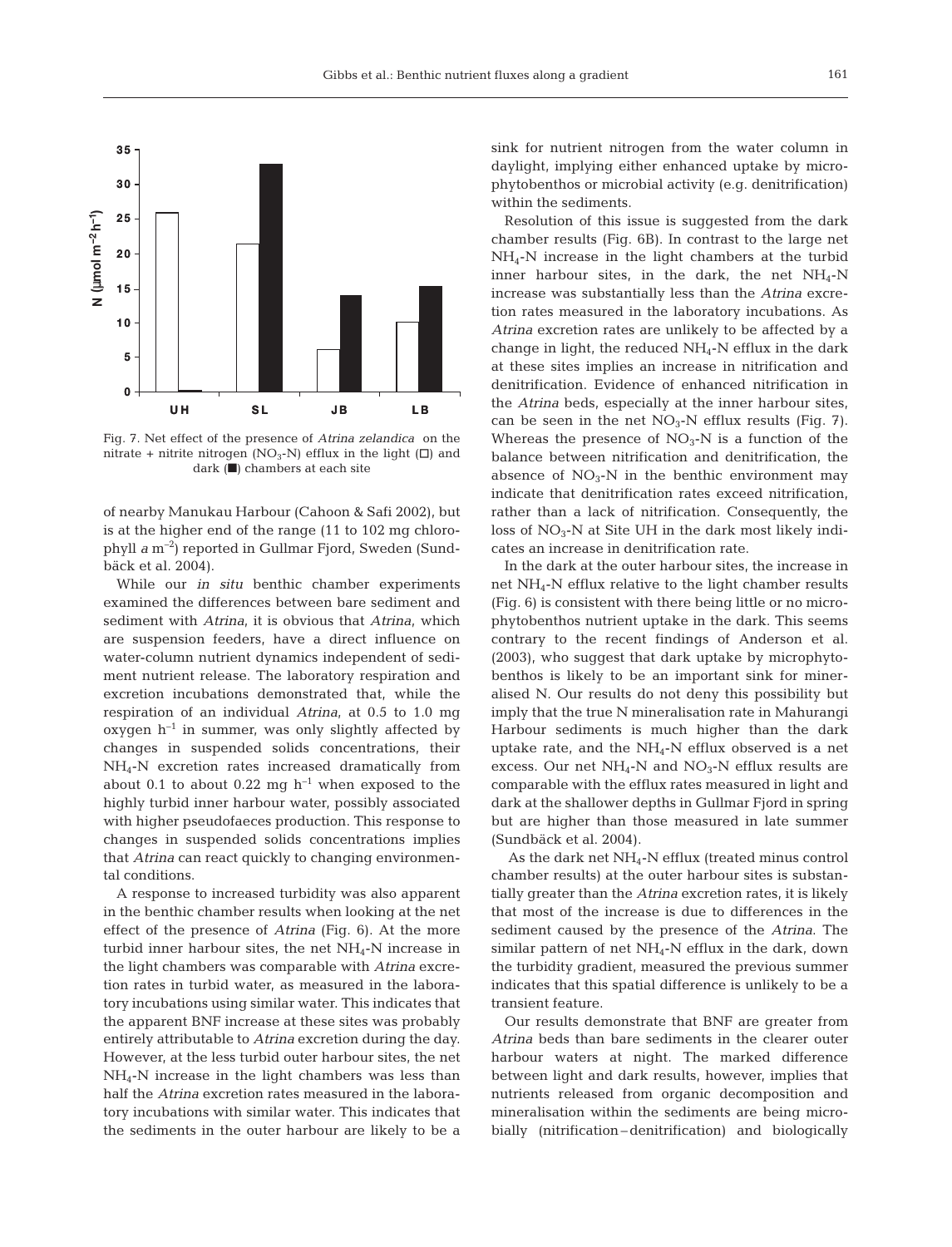(microphytobenthos uptake in the light and dark) sequestered before reaching the overlying water column.

The results for the more turbid inner harbour sites are less obvious, although the high net NH4-N efflux in the light was attributable to *Atrina* excretion. Differences between light and dark may be associated with the higher rates of biodeposit (pseudofaeces) production by *Atrina* in turbid water (Ellis et al. 2002). The flow-on effect of higher biodeposit production is the potential to bury the microphytobenthos and reduce bioturbation. Previous studies in Mahurangi Harbour (Cummings et al. 1998, 2001, Ellis et al. 2000, Norkko et al. 2001, Hewitt et al. 2002) have demonstrated the effect of *Atrina* beds on increasing diversity, and changing community composition and functioning of the macrofauna (both as in- and epifauna). While the epibenthos affects the water column above the sediments, burrowing macrobenthos and infauna can impact on the nutrient dynamics within the sediments (Quijón et al. 1996, Gilbert et al. 1998, Newell et al. 2002). Some of these effects may be responsible for the spatial differences down the turbidity gradient seen in several of the other parameters measured.

Evidence of this can be seen in the GPP results (Fig. 5A), where GPP is lower in the *Atrina* beds than adjacent bare sediment at the inner harbour sites. This is consistent with burial by enhanced pseudofaeces production. As *Atrina* respiration rates measured in the laboratory incubations are equivalent to an areal sediment respiration rate of about  $-0.12$  g C m<sup>-2</sup> d<sup>-1</sup>, most of the negative GPP at the inner harbour sites can be accounted for by *Atrina* respiration (Fig. 5B). This is consistent with the net  $NH_4$ -N efflux being accounted for by *Atrina* excretion. Burial by pseudofaeces would account for the small decrease in estimated microphytobenthos biomass in the *Atrina* beds relative to the adjacent bare sediments at these sites. In contrast, at the outer harbour sites, positive net GPP<sup>2</sup> rates indicate a substantial increase in microphytobenthos biomass in the *Atrina* beds relative to adjacent bare sediments. However, this is not consistent with the net microphytobenthos biomass estimates, which indicate a slight biomass decrease in the *Atrina* beds relative to adjacent bare sediments at these sites. Consequently, as there was no apparent difference in the species composition of microphytobenthos, the additional GPP is likely to reflect the production due to photosynthesis by epibenthos within the *Atrina* beds.

While epibenthos may photosynthesise, they are unlikely to alter the nutrient efflux leaving the sediments because they may not be in contact with those sediments. However, they may uptake those nutrients from the water column within the benthic chamber. This means that the degree of GPP increase in the *Atrina* bed relative to adjacent bare sediment may reflect the confinement of nutrients within the benthic chambers, nutrients which might otherwise have dispersed into the overlying water. Our data show the likely epibenthos GPP to be 0.15 to 0.2  $qC m^{-2} d^{-1}$  for an uptake of about 0.5 mmol N  $m^{-2}$  d<sup>-1</sup> giving a C:N ratio in the order of 21 to 28.5. As C:N ratios for attached macroalgae are in the order of 20, this uptake is consistent with epibenthos growth, which could account for the additional nutrient loss in the light chambers.

There was 35% less organic matter in the outer than inner harbour sediments and a similar reduction in C and N content (Table 6). This suggests either less sedimentation or greater removal by microbial activity in the outer harbour sediments. Stable isotopic composition of the sediments suggest substantial  $^{13}$ C enrichment in the outer harbour sediments relative to the inner harbour (Table 5), which indicates greater or faster microbial processing. The apparent reduction in organics content may, thus, be attributable to microbial activity. The enhanced nutrient release within the *Atrina* beds at the outer harbour sites would also be consistent with higher bioturbation and infaunal abundance.

While it is not possible to produce a full nutrient budget for Mahurangi Harbour from the data available, we can produce an estimate of the potential effect of the

Table 8. Simple nutrient budget used to estimate the relative importance of *Atrina zelandica* beds to the water column nutrient supply for primary production. Efflux values are net, and include the effects of coupled nitrification– denitrification and uptake by benthic microphytes. Sediment areas are estimated from Hewitt et al. (2002)

|                                               | Sediment area (km <sup>2</sup> ) |                       |            |  |  |  |
|-----------------------------------------------|----------------------------------|-----------------------|------------|--|--|--|
|                                               |                                  | Turbid zone           | Clear zone |  |  |  |
| Bare sediment                                 |                                  | 14                    | 4          |  |  |  |
| Atrina beds                                   |                                  | $\mathfrak{D}$        | 5          |  |  |  |
| Net DIN efflux (kg N)                         |                                  |                       |            |  |  |  |
| Bare sediment                                 | $(day^a)$                        | 70                    | 30         |  |  |  |
|                                               | (night <sup>a</sup> )            | 200                   | 30         |  |  |  |
| Atrina beds                                   | $(day^a)$                        | 230                   | 280        |  |  |  |
|                                               | (night <sup>a</sup> )            | 195                   | 585        |  |  |  |
| Net nutrient supply to Mahurangi Harbour      |                                  |                       |            |  |  |  |
|                                               |                                  | Mass (kg $N d^{-1}$ ) | $%$ Total  |  |  |  |
| River inflow (est.)                           |                                  | 3.5                   | 0.2        |  |  |  |
| Bare sediment                                 |                                  | 330                   | 20.3       |  |  |  |
| Atrina beds                                   |                                  | 1290                  | 79.5       |  |  |  |
| Total<br>$^{\circ}$ day:niqht ratio = 0.6:0.4 |                                  | 1623.5                |            |  |  |  |

<sup>&</sup>lt;sup>2</sup>Note that the net GPP rates at the outer harbour sites include  $\qquad$  <sup>a</sup>day:night ratio = 0.6:0.4 the *Atrina* respiration equivalent of –0.12 g C  $m^{-2} d^{-1}$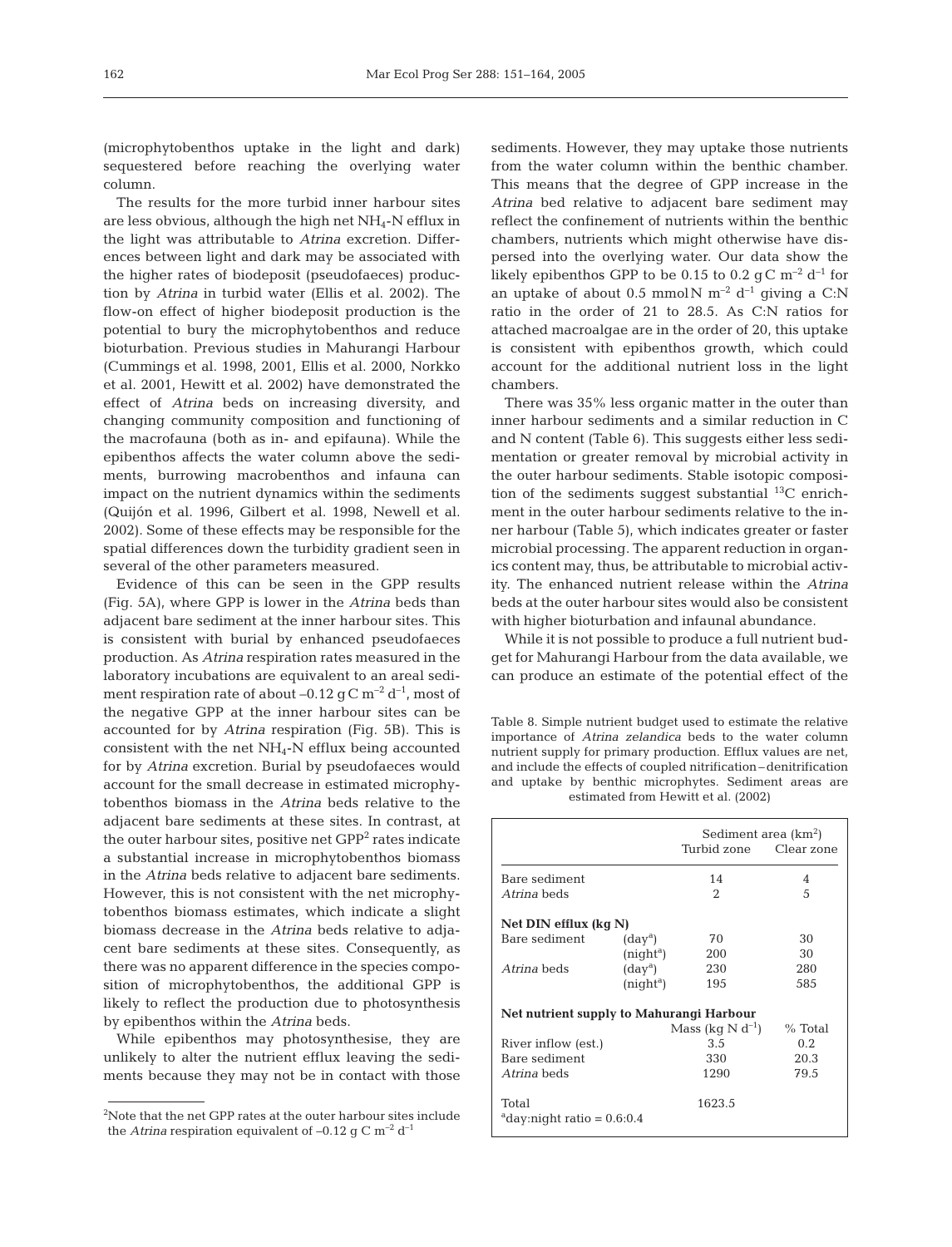*Atrina* beds on the nutrient supply (Table 8) and, thus, the relative importance of *Atrina* to the nutrient supply for primary production within the harbour. If we assume an *Atrina* density of 20 m–2 for about 7 km2 of outer harbour, based on the spatial distribution and abundance map of Hewitt et al. (2002), and a direct proportional increase in the light and dark BNF rates from 4 *Atrina*  $m^{-2}$  (Table 7), and a summer river inflow of about 3.5 kg DIN  $d^{-1}$  (R. Wilcock pers. comm.), we estimate that *Atrina* beds contribute up to 80% of the daily DIN supply to the harbour (Table 8). A similar calculation without *Atrina* (using bare sediment BNF rates) suggests an estimated 75% reduction in the summer DIN supply.

We recognise that these calculations (Table 8) have potentially large error terms, and they are not intended to be used as a nutrient budget. However, they demonstrate that the *Atrina* beds in Mahurangi Harbour potentially play an important role in the primary production that supports the aquaculture of Pacific oysters in this harbour. Without the *Atrina* beds, primary production would most likely decrease dramatically. As such changes to potential primary production would adversely affect the aquaculture industry in Mahurangi Harbour, the present decline of the *Atrina* beds due to increasing turbidity from catchment development is of major concern.

### **CONCLUSIONS**

The presence of *Atrina* beds has an effect on the BNF in Mahurangi Harbour that varies along a turbidity gradient. In the highly turbid inner harbour, *Atrina* enhance sedimentation through their biodeposits. These biodeposits have the potential to smother microphytobenthos, thus reducing uptake and enhancing pelagic nutrient concentrations from *Atrina* excretion during the day. However, at night, the biodeposits potentially enhance nutrient loss through enhanced denitrification. With the decline in *Atrina* populations in the inner harbour, daytime nutrient nitrogen supplies are likely to decrease markedly but may increase slightly at night.

In the outer harbour, the presence of *Atrina* beds produces a small overall increase in the nutrient nitrogen supply during the day, but a substantial increase in BNF at night. In contrast with the inner harbour sites, where the nutrient increase is directly from the *Atrina* excretion, nutrient increases are a function of microbial activity in the sediments associated with enhanced bioturbation in the outer harbour. With *Atrina* beds, there is a marked increase (almost double) in BNF from the beds at night relative to adjacent bare sediments and, consequently, highest nutrient availability is likely to occur early in the morning before sunrise. Without *Atrina*

beds, the present strong diurnal cycle of nutrient supply would weaken and overall primary production in the outer harbour would most likely reduce substantially.

In terms of nutrient supply in Mahurangi Harbour in summer, we estimate that *Atrina* beds potentially account for up to 80% of the nutrients available for primary production, and without them, the daily nutrient availability could decrease by as much as 75%.

*Acknowledgements*. We thank A.-M. Schwarz and R. Budd for assistance with field work, K. Safi for phytoplankton species identification and enumeration, the Salty Dog Motel and Snell's Beach for the use of their units as a shore base station, and Drs. D. Lohrer and S. Thrush for critical review of this manuscript. This work was funded by the Foundation for Research, Science, and Technology, contract C01X0028.

# LITERATURE CITED

- Anderson IC, McGlathery KJ, Tyler AC (2003) Microbial mediation of 'reactive' nitrogen transformations in a temperate lagoon. Mar Ecol Prog Ser 246:73–84
- Barillé L, Prou J, Héral M, Razet D (1997) Effects of high natural seston concentrations on the feeding, selection, and absorption of the oyster *Crassostrea gigas* (Thunberg). J Exp Mar Biol Ecol 212:149–172
- Berelson WM, Heggie D, Longmore A, Kilgore T, Nicholson G, Skyring G (1998) Benthic nutrient cycling in Port Phillip Bay, Australia. Estuar Coast Shelf Sci 46:917–934
- Boynton WR, Kemp WM, Keefe CW (1982) A comparative analysis of nutrients and other factors influencing estuarine phytoplankton production. In: Kennedy VS (ed) Estuarine comparisons. Academic Press, New York, p 69–90
- Cahoon LB, Safi KA (2002) Distribution and biomass of benthic microalgae in Manukau Harbour, New Zealand. NZ J Mar Freshw Res 36:257–266
- Cummings VJ, Thrush SF, Hewitt JE, Turner SJ (1998) The influence of the pinnid bivalve *Atrina zelandica* (Gray) on benthic macroinvertebrate communities in soft-sediment habitats. J Exp Mar Biol Ecol 228:227–240
- Cummings VJ, Thrush SF, Hewitt JE, Funnell GA (2001) Variable effect of a large suspension-feeding bivalve on infauna: experimenting in a complex ecosystem. Mar Ecol Prog Ser 209:159–175
- Dame R, Libes S (1993) Oyster reefs and nutrient retention in tidal creeks. J Exp Mar Biol Ecol 171:251–258
- de Deckere EMGT, Tolhurst TJ, de Brouwer JFC (2001) Destabilization of cohesive intertidal sediments by infauna. Estuar Coast Shelf Sci 53:665–669
- Delgado M, de Jonge VN, Peletier H (1991) Experiments on resuspension of natural microphytobenthos populations. Mar Biol 108:321–328
- Ellis JI, Norkko AM, Thrush SF (2000) Broad scale disturbance of intertidal and shallow sublittoral soft-sediment habitats; effects on the benthic macrofauna. J Aquat Ecosyst Health 7:57–74
- Ellis J, Hewitt J, Thrush S, Cummings V, Norkko A (2002) Determining effects of suspended sediment on condition of a suspension feeding bivalve (*Atrina zelandica*): results of a survey, a laboratory experiment and a field transplant experiment. J Exp Mar Biol Ecol 267(2):147–174
- Gallegos CL, Jordan TE, Correll DL (1992) Event-scale response of phytoplankton to watershed inputs in a subestuary: timing, location, and magnitude of blooms.